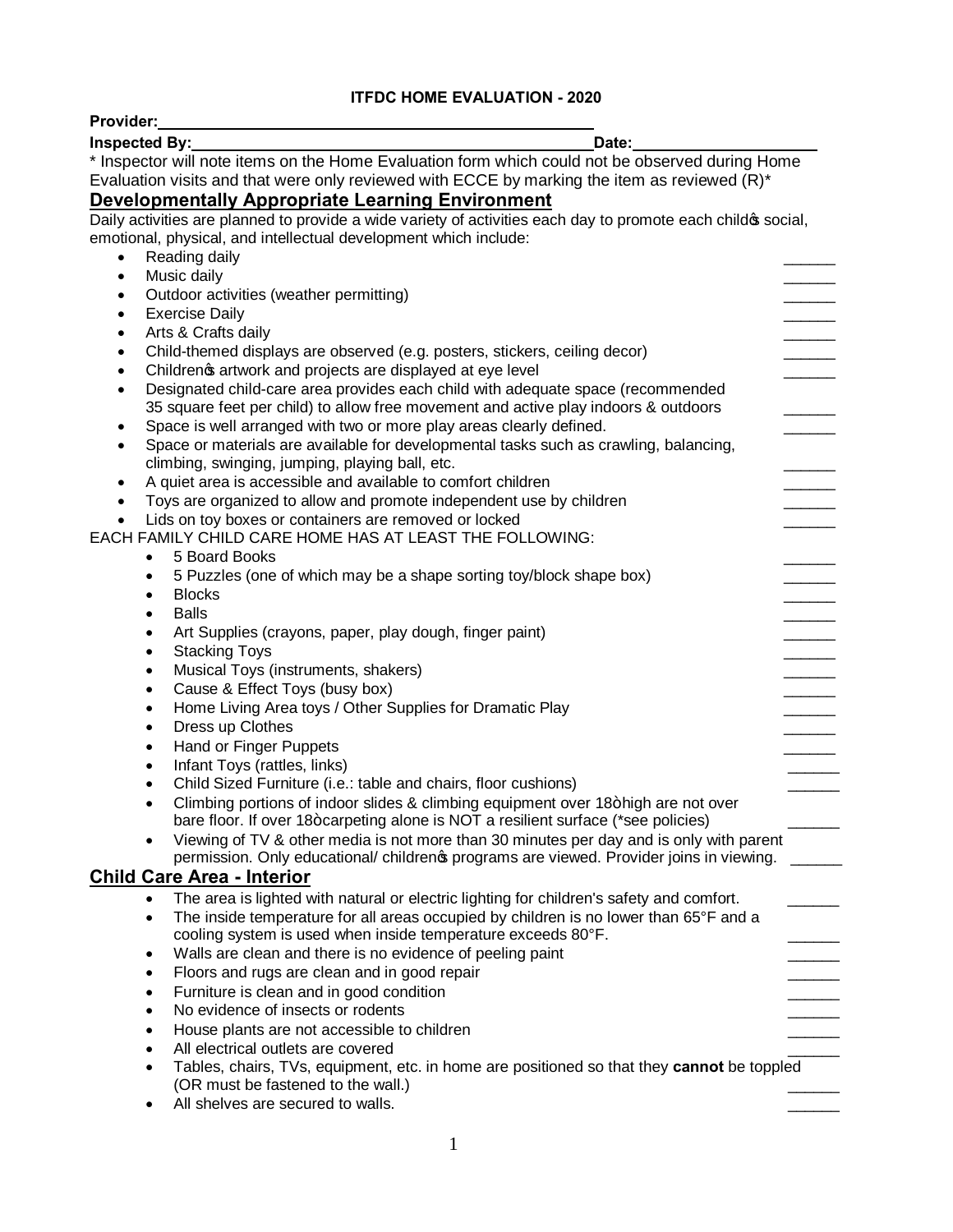## *Child Care Area – Interior (Cont.)*

| $\bullet$              | Cabinets that might endanger a child of safety must be locked                                                                           |
|------------------------|-----------------------------------------------------------------------------------------------------------------------------------------|
|                        | Any wires in child care area must be fully blocked or wires are moved far away from children                                            |
| $\bullet$              | Hanging items, including but not limited to, window blinds, curtain cords, appliance cords, and                                         |
|                        | ropes are out of reach of children                                                                                                      |
| ٠                      | Stair rails/deck posts have no more than gap of 4+between them or from bottom                                                           |
| $\bullet$              | All personal purses and backpacks are kept out of reach of children                                                                     |
| ٠                      | There is no standing water in reach of children                                                                                         |
| $\bullet$              | There is an appropriate place to change & dispose of diapers (changing pad/Gloves)                                                      |
| $\bullet$              | Latex gloves, balloons, & empty plastic bags are out of reach of children                                                               |
| $\bullet$              | All medicines are not accessible to children (kitchen, bathroom, child-care areas)                                                      |
| $\bullet$              | All cleaning supplies are not accessible to children                                                                                    |
| $\bullet$              | Bleach Solution in spray bottle or disinfectant wipes is available                                                                      |
| $\bullet$              | Garbage is removed daily from rooms occupied by children and removed from the<br>premises at least once weekly, or more often as needed |
| <b>Window Safety</b>   |                                                                                                                                         |
|                        | Windows provide a secondary means of escape from a burning home and children may have to rely on a window to                            |
|                        | escape in a fire. Falling out of windows is also a very real danger to young children.                                                  |
|                        | Each room used by children has at least one window which is not painted or nailed shut                                                  |
| $\bullet$              | Windows are not opened more than 5 inches from the bottom OR side on high floors                                                        |
| $\bullet$              | All windows have secure screens                                                                                                         |
|                        | If child care is conducted in a basement with no walk-out door and the windows are small,                                               |
|                        | approval from the Fire Dept. will be necessary                                                                                          |
| <b>Safety gates</b>    |                                                                                                                                         |
| $\bullet$              | Gates are used to ensure children cannot access stairs or areas that can endanger safety.                                               |
| $\bullet$              | No accordion expansion gates are used                                                                                                   |
| $\bullet$              | Children under age 2 and children over age 2 who are not developmentally ready to climb                                                 |
|                        | or descend stairs without supervision shall not have access to stairs.                                                                  |
| $\bullet$              | Only hardware-mounted gates and hardware-mounted walk-through gates are acceptable at top of                                            |
|                        | stairs. Pressure-mounted gates are not used at the top of stair openings. (see policies)                                                |
|                        | If there is NOT a gate at stair openings then stairs are not accessible to children                                                     |
|                        | <b>Sleep and Resting Areas</b>                                                                                                          |
| $\bullet$              | There are age appropriate sleeping accommodations for each child                                                                        |
| $\bullet$              | Each cribos manufacturer must certify in a Children's Product Certificate that the crib                                                 |
|                        | complies with the standards:16CFR1219 (full size) or 16CFR1220 (non full size)                                                          |
| $\bullet$              | There is a tightly fitting crib mattress with dimensions to match crib requirements                                                     |
| $\bullet$<br>$\bullet$ | There are snug-fitting sheets for each crib/ mattress (no blankets or loose bedding)<br>Rest mats are at least 1+thick                  |
| $\bullet$              | Occupied cribs, cots, rest mats, and beds are at least 12 inches apart                                                                  |
| $\bullet$              | Children under the age of 2 years do not use pillows, filled comforters or stuffed toys                                                 |
| $\bullet$              | If child needs blanket and is under two years old, wearable blanket is used                                                             |
| $\bullet$              | Mesh sided cribs (aka: %) ack-and-plays+) cannot be used as play or sleeping space                                                      |
| ٠                      | No bassinets or playpens                                                                                                                |
| $\bullet$              | No crib bumper pads                                                                                                                     |
| $\bullet$              | No objects can be placed above cribs or lean on cribs when children are inside crib                                                     |
| $\bullet$              | The crib sides should cover at least three-fourths of the child's height                                                                |
| $\bullet$              | Napping children are visually checked at least every 15 minutes (*see policies)                                                         |
| $\bullet$              | Child who falls asleep in play space other than own crib, cot, mat or bed is moved to                                                   |
|                        | their designated sleeping space if the safety or comfort of the child is in question.                                                   |
| $\bullet$              | Room used as sleeping area has 2 means of exit (at least 1 directly to the outdoors)                                                    |
| $\bullet$              | Provider notifies ITFDC/CCS if a child needs special sleeping accommodation                                                             |
| <b>NOTES:</b>          |                                                                                                                                         |
|                        |                                                                                                                                         |

**\_\_\_\_\_\_\_\_\_\_\_ \_\_\_\_\_\_\_\_\_\_\_\_\_\_\_\_\_\_\_\_\_**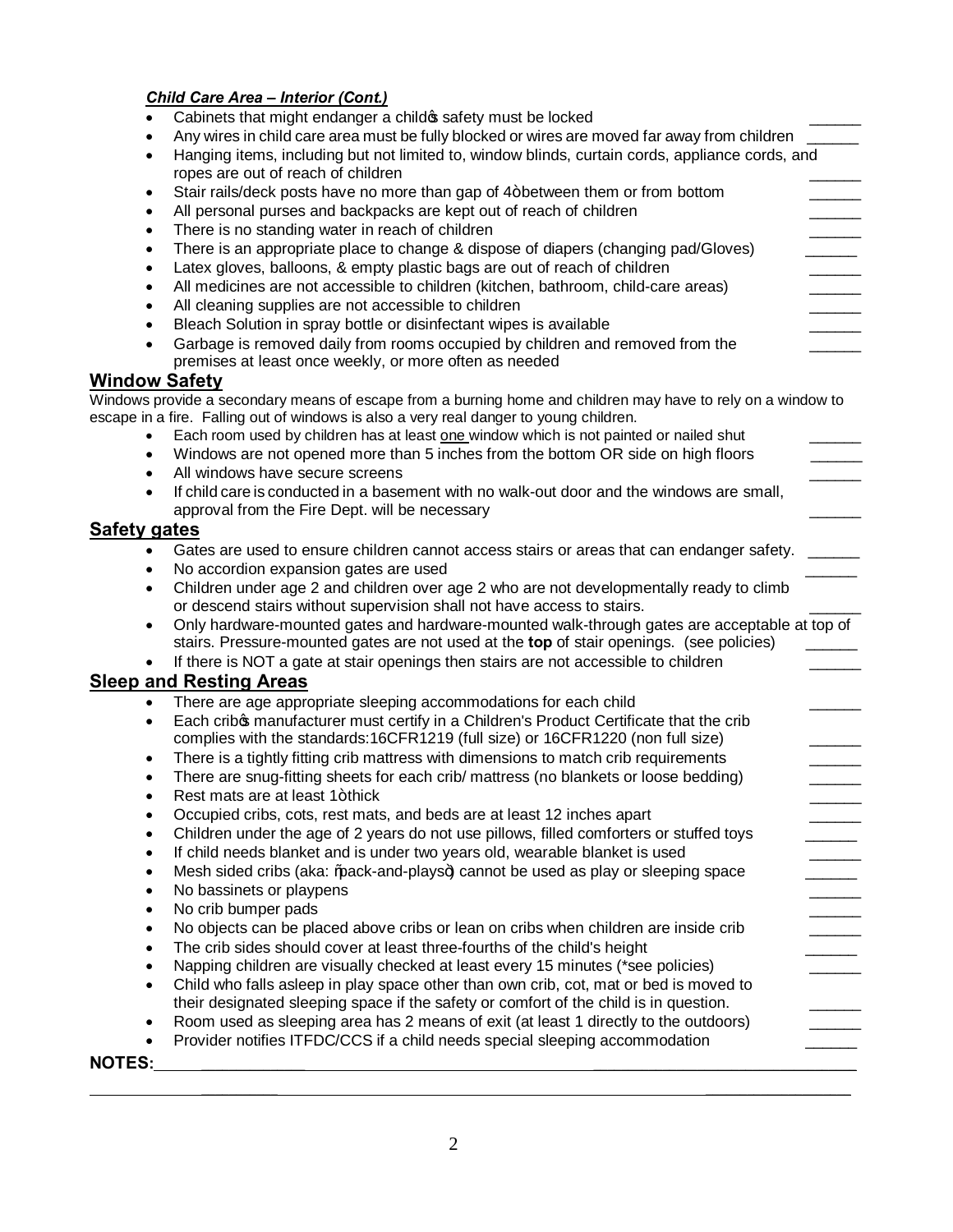# **Bathroom**

| The bathroom shall be kept clean.<br>٠                                                                                                                                                         |                                          |
|------------------------------------------------------------------------------------------------------------------------------------------------------------------------------------------------|------------------------------------------|
| The bathroom has liquid soap (bar soap is not used) and paper towels<br>٠                                                                                                                      |                                          |
| All cabinets that contain hazardous material are locked.<br>$\bullet$                                                                                                                          |                                          |
| Hot water does not exceed 120 F (can be checked w/meat thermometer)                                                                                                                            |                                          |
| Storage racks are secured to the wall                                                                                                                                                          |                                          |
| Door cannot be locked from inside or there is a key to unlock it<br>$\bullet$                                                                                                                  |                                          |
| <b>Kitchen and other food areas:</b> Kitchen used by children __ Kitchen used by provider (off limits) __                                                                                      |                                          |
| ABC fire extinguisher is in the kitchen area & within sight<br>$\bullet$                                                                                                                       |                                          |
| All kitchen cabinets that might endanger a child of safety are locked<br>$\bullet$                                                                                                             |                                          |
| Refrigerator at 40 degrees - use of refrigerator thermometer<br>$\bullet$                                                                                                                      |                                          |
| All sharp objects, (knives, aluminum foil boxes) are not accessible to children<br>$\bullet$                                                                                                   |                                          |
| Kitchen trash/soiled diapers in foot operated, covered, plastic lined, washable container<br>$\bullet$                                                                                         | $\frac{1}{2}$ . The set of $\frac{1}{2}$ |
| Small electric appliances are unplugged when not in use<br>$\bullet$                                                                                                                           |                                          |
| Materials that burn easily are not kept near stove surface<br>$\bullet$                                                                                                                        |                                          |
| No excessive grease around stove, oven, exhaust fans<br>$\bullet$                                                                                                                              |                                          |
| Large water filters are inaccessible to children<br>$\bullet$                                                                                                                                  |                                          |
| <b>Exterior of the House and Outdoor Areas</b>                                                                                                                                                 |                                          |
| <b>Child Care Home</b>                                                                                                                                                                         |                                          |
| Home exterior has visible house numbers<br>$\bullet$                                                                                                                                           |                                          |
| Inside doors unlock on both sides<br>$\bullet$                                                                                                                                                 |                                          |
| Deadbolt locks unlocked if key removed, key in place if locked                                                                                                                                 |                                          |
| <b>Outdoor Areas</b>                                                                                                                                                                           |                                          |
| Provider uses only COMMUNITY PLAYGROUND: ____ YES _____ NO _____ SOMETIMES                                                                                                                     |                                          |
| Children are never outside without adult supervision<br>$\bullet$                                                                                                                              |                                          |
| All outdoor sheds and storage units are securely locked<br>٠                                                                                                                                   |                                          |
| Outside play area has no hazards- including but not limited to machines, tools, tree roots,<br>$\bullet$                                                                                       |                                          |
| standing water, trash, animal feces, and construction materials.                                                                                                                               |                                          |
| An appropriate fence is installed if yard is on a street with speed limit more than 25 MPH ______<br>$\bullet$                                                                                 |                                          |
| Outside play structures are in good repair.<br>$\bullet$                                                                                                                                       |                                          |
| Stationary play structures are securely anchored (not applicable to portable equipment)<br>$\bullet$                                                                                           |                                          |
| Stationary play equipment that has a designated play surface more than 18+high and/or<br>$\bullet$<br>has moving parts that children sit or stand on can be placed on grass, but not placed on |                                          |
| concrete, asphalt, dirt, or any other hard surface                                                                                                                                             |                                          |
| Play equipment is placed at least 6 feet away from the outside edges of other play<br>٠                                                                                                        |                                          |
| structures or obstacles such as house/tree/pole/car/building/fence/rocks                                                                                                                       |                                          |
| £q hooks are completely closed on swings                                                                                                                                                       |                                          |
| All protruding bolts/ screws on play equipment are covered with plastic caps                                                                                                                   |                                          |
| Materials for sand and water play are available (shovel, bucket, kinetic sand)                                                                                                                 |                                          |
| Sand boxes are securely covered when not in use                                                                                                                                                |                                          |
| Wading pools are not permitted for water play . sprinklers are permitted<br>٠                                                                                                                  |                                          |
| Providers do not have swimming pools<br>٠                                                                                                                                                      |                                          |
| No trampolines are used by or accessible to daycare children<br>$\bullet$                                                                                                                      |                                          |
| <u>Pets</u>                                                                                                                                                                                    |                                          |
| Dogs and/or cats in the home have documentation of current rabies vaccinations                                                                                                                 |                                          |
| Monkeys, ferrets, reptiles, birds of the parrot family or wild or dangerous animals are not<br>$\bullet$                                                                                       |                                          |
| in areas accessible to children.                                                                                                                                                               |                                          |
| Animals that have shown aggressive behavior are not kept in the home or on grounds<br>$\bullet$                                                                                                |                                          |
| Animal litter boxes, toys, food & water dishes are not accessible to children<br>$\bullet$                                                                                                     |                                          |
| There are no pit bulls, Rottweilers, or a mixed breed dog with one of these breeds<br>$\bullet$                                                                                                |                                          |
| <b>Emergency Preparedness</b>                                                                                                                                                                  |                                          |
| There are appropriate first aid supplies. (Refer to Emergency Preparedness Plan)<br>$\bullet$                                                                                                  |                                          |

• There are emergency preparedness supplies. (Refer to Emergency Preparedness Plan) \_\_\_\_\_\_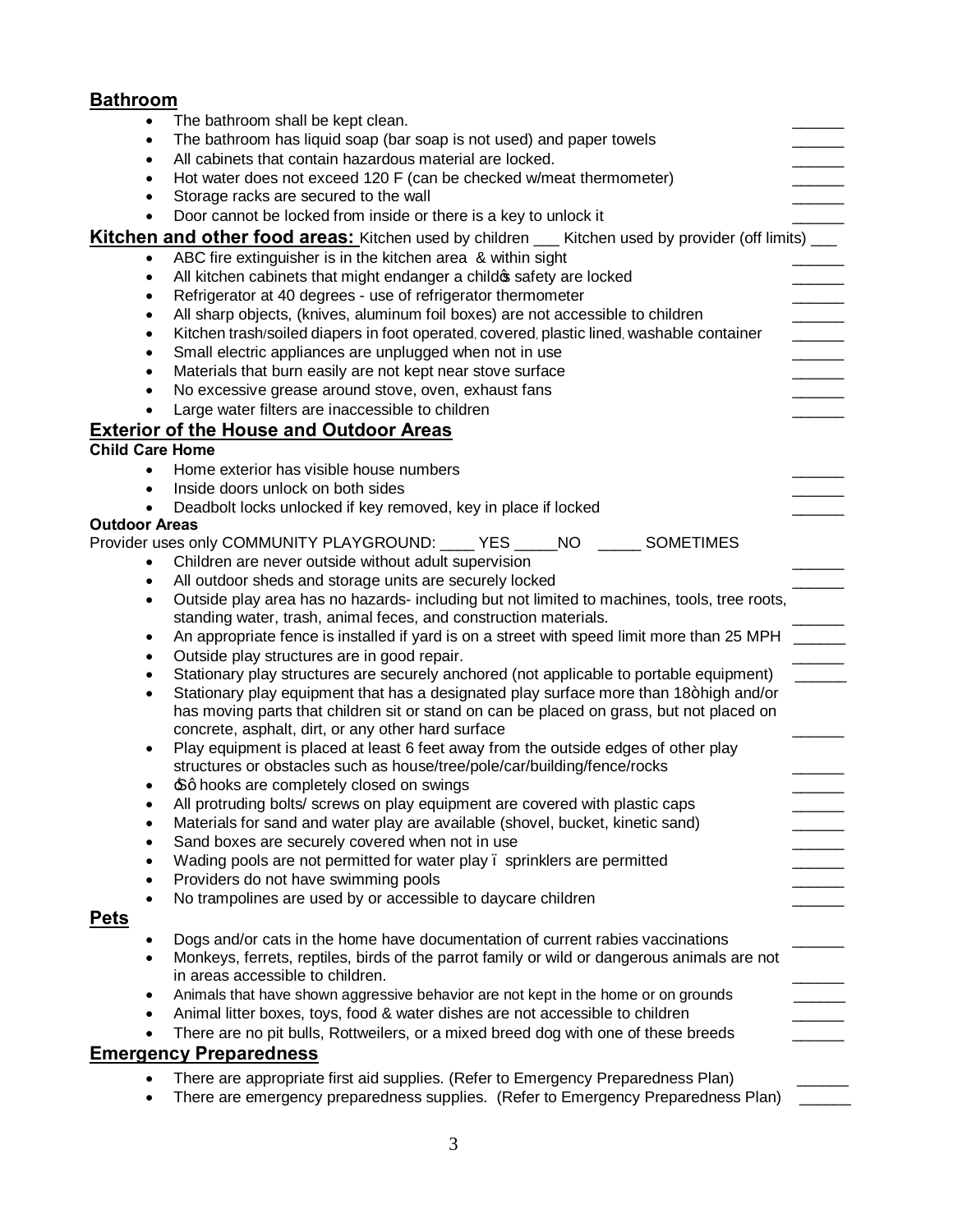# **Fire Safety**

| $\bullet$ | Fire extinguisher in kitchen area is replaced every 6 years                                                                                                                            |
|-----------|----------------------------------------------------------------------------------------------------------------------------------------------------------------------------------------|
| $\bullet$ | There are battery smoke detectors on each level in the home                                                                                                                            |
| $\bullet$ | Batteries in smoke detectors are checked monthly on each level in the home                                                                                                             |
| ٠         | Batteries in smoke detectors are changed every 6 months on each level of home                                                                                                          |
| $\bullet$ | Carbon Monoxide Detector (if gas heat or appliances) is required. CPSC recommends that<br>it is located near the sleeping area                                                         |
| $\bullet$ | Fireplaces/wood stoves are not used when children are in the home                                                                                                                      |
| $\bullet$ | Fireplaces/wood stoves are inspected annually by a qualified professional & safety<br>certification/ documentation is available                                                        |
| $\bullet$ | Lint trap is cleaned before/after using dryer                                                                                                                                          |
| $\bullet$ | Fuse box & circuit breakers are accessible                                                                                                                                             |
| $\bullet$ | Nothing is leaned against electrical panel, water heater, furnace & materials that burn easily<br>(including flammable liquids) are kept at least 3 ft. away from such sources of heat |
| $\bullet$ | Matches and lighters are always kept out of reach of children                                                                                                                          |
| $\bullet$ | Firearms are kept in secure locked containers and stored unloaded                                                                                                                      |
| ٠         | Firearm ammunition is locked in a separate container from the firearms                                                                                                                 |
| $\bullet$ | Portable fans and heaters are out of the reach of children                                                                                                                             |
| $\bullet$ | Exit routes are free of obstruction                                                                                                                                                    |
|           | <b>Best Business Practices</b>                                                                                                                                                         |
| $\bullet$ | There is a working landline phone in the home.                                                                                                                                         |
| ٠         | There is an outgoing message that is in English and professional.                                                                                                                      |
| $\bullet$ | Voice mail messages are answered within 24 hours.                                                                                                                                      |
| $\bullet$ | Review provider web page                                                                                                                                                               |
|           | EACH PROVIDER HAS AND DISPLAYS:                                                                                                                                                        |
| $\bullet$ | Current ITFDC welcome letter                                                                                                                                                           |
| $\bullet$ | <b>Current business license</b>                                                                                                                                                        |
| ٠         | Record of Daily Attendance (document attendance within 30 minutes of arrival)                                                                                                          |
| $\bullet$ | Fire escape plan (is practiced monthly)                                                                                                                                                |
| $\bullet$ | Monthly fire drill log (fire drills are logged in monthly)                                                                                                                             |
| $\bullet$ | Emergency Preparedness Plan (review the Emergency Plan)                                                                                                                                |
| ٠         | <b>Emergency Telephone Numbers</b><br>911                                                                                                                                              |
|           | Address and phone number of the family child care home<br>Poison Control<br><b>Emergency Contact Provider</b>                                                                          |
|           | Parent phone numbers & emergency contact information for all, current daycare children                                                                                                 |
|           | Emergency procedures when the ECCE is unavailable to provide care                                                                                                                      |
|           | IF PARTICIPATING IN USDA FOOD PROGRAM, PROVIDER DISPLAYS:                                                                                                                              |
|           | USDA poster % Building the Future+                                                                                                                                                     |
|           | FNS forms and USDA training certificate                                                                                                                                                |
|           | Type of baby formula offered in the home                                                                                                                                               |
|           | The menu for the current week shall be posted in an area accessible to parents                                                                                                         |
| ٠         | ECCE must have on file a record of their current liability insurance (NOT displayed)                                                                                                   |
| $\bullet$ | ECCE must maintain up-to-date records for each enrolled child.                                                                                                                         |
| $\bullet$ | ECCE must complete and sign demographic form                                                                                                                                           |
|           | ECCE must complete and sign a current, blank MAT form                                                                                                                                  |
| $\bullet$ | <b>Sign New Provider Contract</b>                                                                                                                                                      |
| $\bullet$ | Sign New Agency Agreement                                                                                                                                                              |
|           | Sign Provider Handbook Acknowledgement Form (if changes)                                                                                                                               |
| $\bullet$ | 16 hours of professional development provider & substitute)                                                                                                                            |
| $\bullet$ | Current CPR and First Aid trainings (every 2 years for all caregivers)                                                                                                                 |
| $\bullet$ | Current MAT training (every 3 years )(recommended)                                                                                                                                     |
| $\bullet$ | Current TB (every 2 years) for all household members & caregivers                                                                                                                      |
|           | Current Fingerprinting, CPS, SD for all household members/ caregivers over 18<br>(every 5 years)                                                                                       |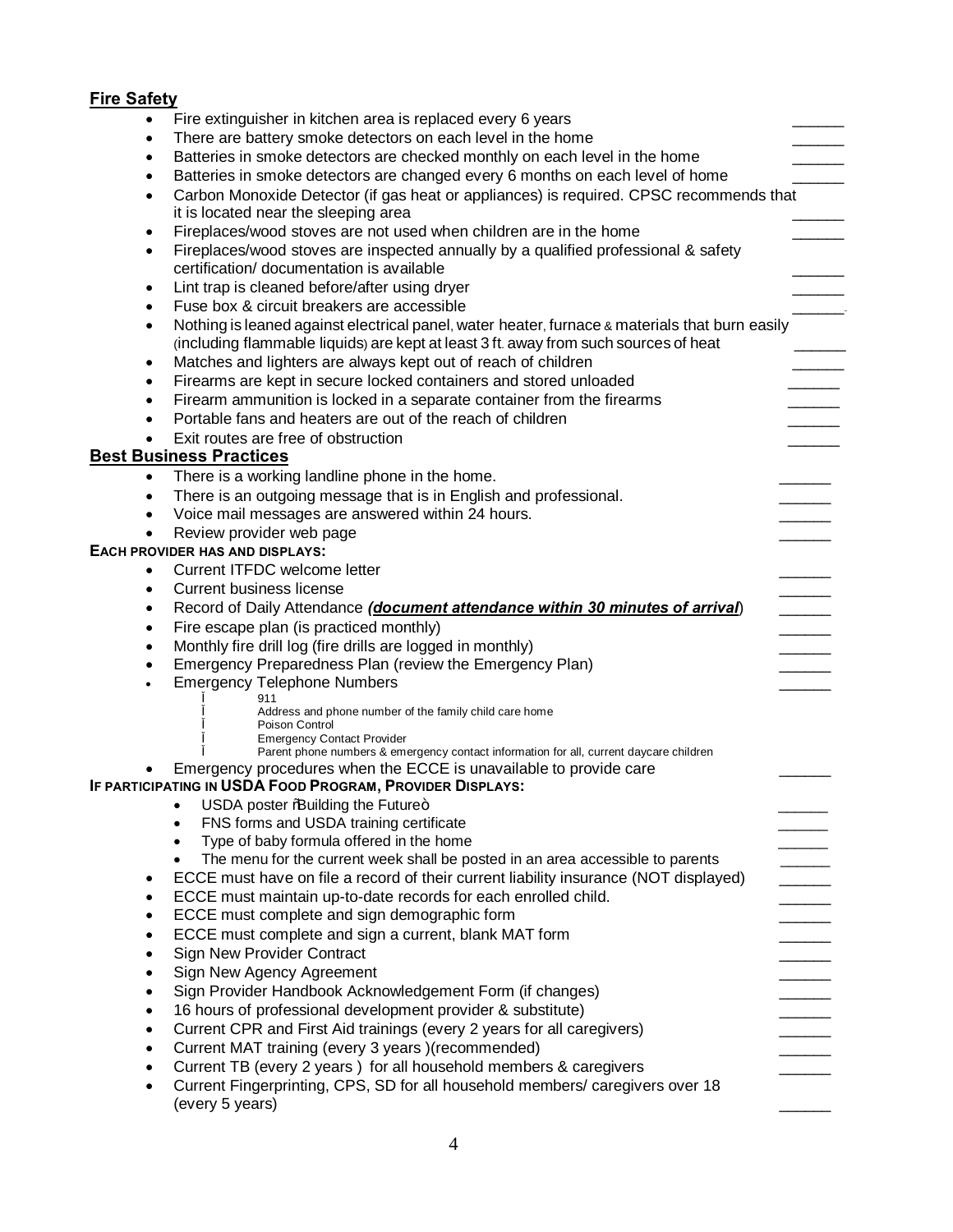- · Complete a CPS for all household members over age 14 · Complete a telephone interview for household member turning 18
- · Complete a reference when a household member turns 18
- ALL OF THE FOLLOWING PROGRAM POLICIES HAVE BEEN REVIEWED:

#### **ITFDC Program Policies**

- $\Box$  Children eat, play and sleep only in safe areas, as reviewed and approved by ITFDC. Any changes or additions to rooms used for child care must be inspected by Child Care Specialist.
- $\Box$  Children are cared for by ITFDC approved providers and/or approved assistants/ substitutes ONLY
- $\Box$  Providers can care for no more than 3 children under the age of 12 month at a time
- □ Provider/ Assistant/ Substitute understands and follows ITFDC Point System (\*see approval letter)
- $\Box$  Children must always be within your sight or sound supervision
- $\Box$  When provider answers the door, uses the bathroom, prepares a meal, etc. children are NOT left unattended (i.e.: BRING children with you and/or place children in safe, separate cribs)
- $\Box$  Children are not held by provider while provider is using stove
- □ Children do not have access to high decks, porches, lofts, or balconies
- □ No small items (choking size) are in reach of infants and toddlers
- $\nabla$  Infant walkers are not to be used
- □ Door jumpers are not to be used
- $\Box$  Infant carriers, when occupied, are not left on high surfaces such as counter tops or tables, beds, etc.
- $\Box$  Infant carrier seats, swings, and high chairs are used according to the manufacturer's instructions and when occupied by a child, a safety strap shall be used and securely fastened.
- □ Napping children must be visually checked at least every 15 minutes.
- $\Box$  A baby monitor is used if the caregiver is not in the room with the child or in a room adjacent to where the child is sleeping.
- □ **Nothing but the baby is in the crib** (no blankets, bottles, toys, quilts, pillows, bumper pads, etc.) Only if over age two years child may have blanket.
- □ Swaddling is not permitted.
- $\Box$  Bottle propping is not permitted (if child cannot hold their own bottle, provider will hold for them.)
- □ Breast milk and/or formula is not heated in the microwave.
- $\Box$  If providing nighttime care, caregivers remain awake until all children are asleep and sleep on the same floor level as the children in care.
- $\Box$  Children do not wear coats or hats with strings
- $\Box$  Children do not wear jewelry (If pierced ears, then only small (i.e. stud) earrings.
- $\Box$  Pit bulls, Rottweilers, or dogs with mixed breed of one of these breeds are not permitted in the home.
- □ No person smokes around children indoors or outdoors
- □ E-cigarettes are not accessible to children
- □ Laundry and dishwasher pods are kept out of reach of children
- $\Box$  When children are present, providers are NOT allowed to use any objects/ equipment/ machinery (such as, but not limited to, treadmills, irons, sewing machines, mowing machines or any objects that can cause a burn if touched by a child) that can endanger children.
- $\Box$  Gates or walk-through gates must be hardware mounted to walls/ banisters at top of stair openings and open toward the landing (not the stairs.)
- □ Providers MUST ensure that young children do NOT have access to stairs.
- □ Balloons are not permitted in the child care
- $\Box$  When tricycles, scooters, 2-wheelers, rollerblades are used children wear helmets
- $\Box$  If indoor slide or climber is over 18" high, it is installed over unitary shock-absorbing padding.
- $\Box$  If required repairs are indicated in a fireplace inspection, provider is responsible for correcting any safety issues and following up with a fire marshall, county fire safety division or building code offices, if needed
- $\Box$  If a parent does not bring their child to child care and does not notify you, please give them an hour to show up beyond the scheduled time, and then call them to determine why the child is not in care. If the parent or emergency person cannot be reached, leave a voicemail, send a text and/or email. If you are not able to reach anyone, call the office and we will check further.
- $\Box$  Subs/assistants have MAT training if provider has MAT training if staying alone with children
- $\Box$  Sworn Statements and Fingerprinting are required PRIOR to new family members moving into the home
- $\Box$  Safety check list is used each morning before the children come to care (Check list document, as distributed in Safety class, will be reviewed and provided with Home Evaluation.)